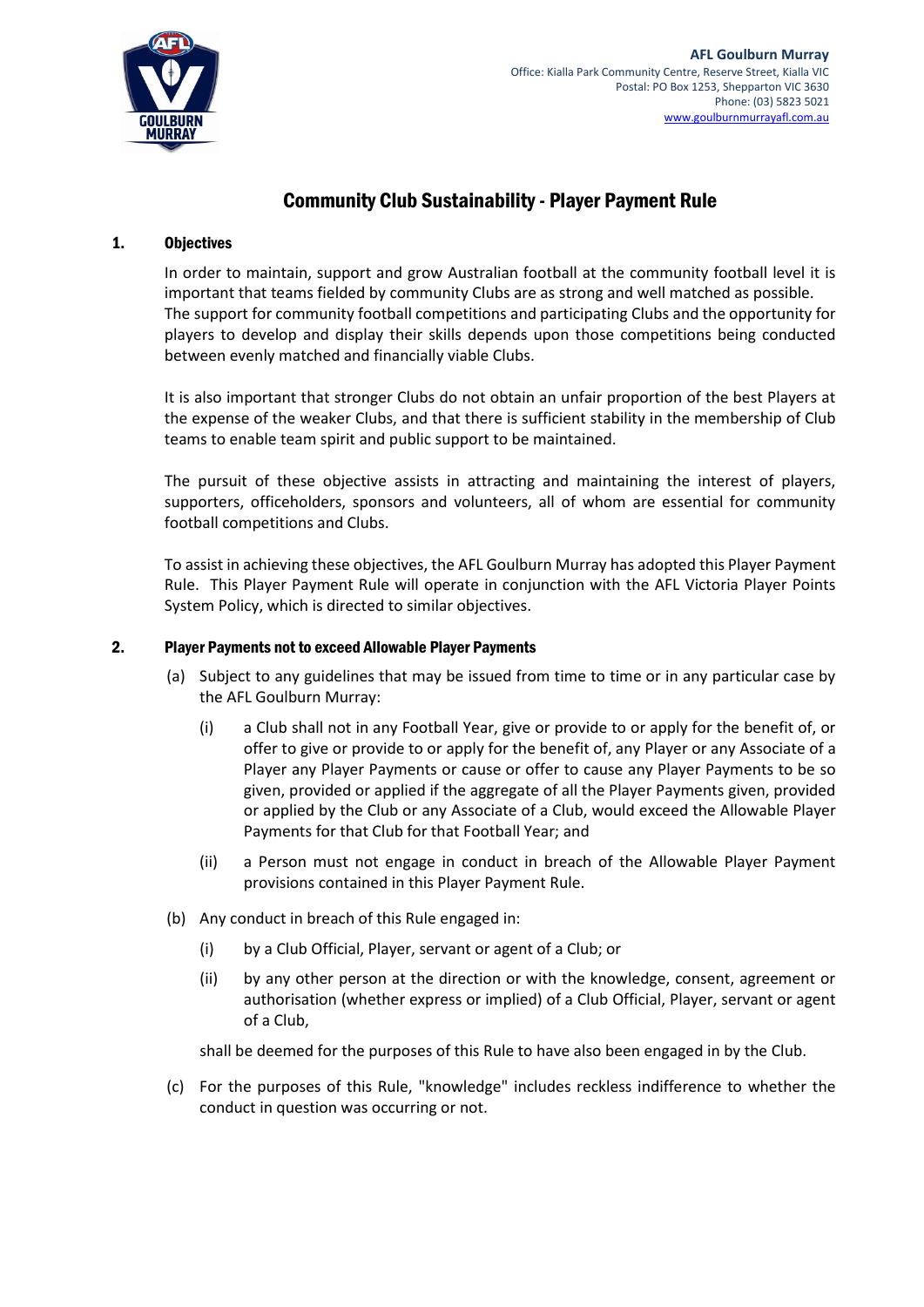#### 3. Determination of Allowable Player Payments and Individual Player Payments Threshold

#### (a) **AFL Goulburn Murray to determine**

- (i) The AFL Goulburn Murray shall determine from time to time:
	- (A) the Allowable Player Payments; and
	- (B) the Individual Player Payments Threshold,

to apply in any Football Year.

- (ii) The AFL Goulburn Murray must notify each Club of the amount of the Allowable Player Payments and the Individual Player Payments Threshold for the forthcoming Football Year no later than 30 August in the Football Year immediately before the commencement of the forthcoming Football Year or such other date before the commencement of the forthcoming Football Year as determined by the AFL Goulburn Murray.
- (iii) AFL Goulburn Murray may apply an increase or decrease in the Allowable Player Payments that will apply to a Club in a Football Year and AFL Goulburn Murray may, in its absolute discretion, decide to increase or decrease the Allowable Player Payments for that Club.
- (iv) The AFL Goulburn Murray may in its absolute discretion take into account one or more of the following factors when determining whether, if at all, to increase or decrease the Allowable Player Payments for a Club
	- (A) the location of the Club's training venue and venue for the Club's home Matches and, in particular, the distance of such venues from any town or city with a large population base;
	- (B) if the Club has endured significant hardship or lack of on-field success;
	- (C) if the Club has recently come into existence or merged with another Club; and
	- (D) if the Club has no or limited under age teams or is otherwise not capable, due to reasons outside of its reasonable control, to develop junior players who will play in the Club's Senior Team.
	- (E) Any other relevant considerations

(v) (v) (A) Should a round or multiple rounds of fixtured matches be cancelled in a Football League, the Allowable Player Payments for a Club in the relevant Football League shall immediately be recalculated on a pro rata basis of the revised fixtured matches for that season relative to a normal season of fixtured matches.

**(vi)** (B)AFL Goulburn Murray may at their discretion reduce the Allowable Player Payments for a Club at any stage during a season.

#### (b) **One whole amount**

The Allowable Player Payments shall so far as practicable be a gross amount with all margins, payments, expenses and allowances included in one whole amount.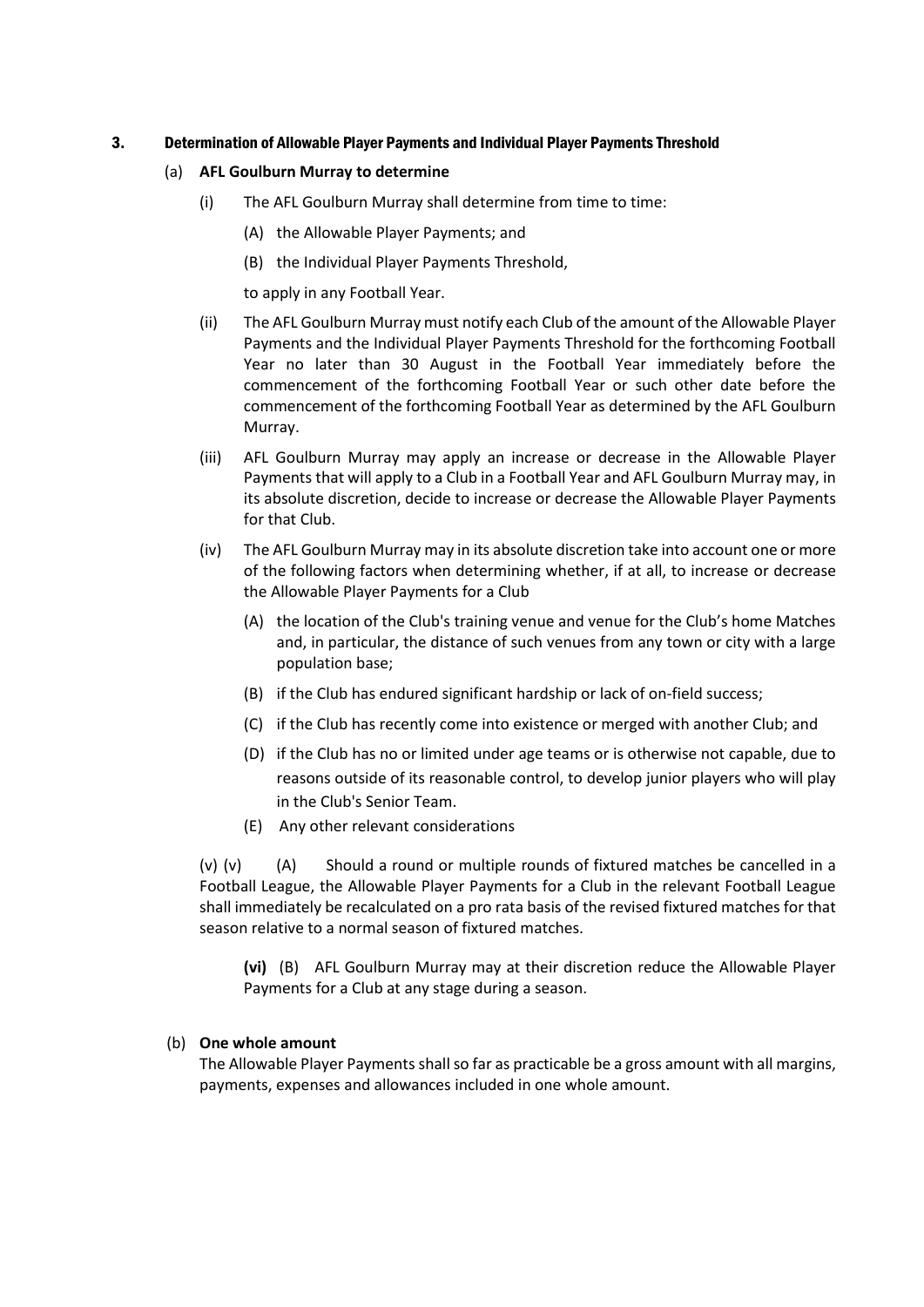

## <span id="page-2-2"></span><span id="page-2-1"></span><span id="page-2-0"></span>4. Reporting

## (a) **Player Declarations**

- (i) If the Club expects that it, or any Associates of the Club, will make Player Payments to a Player and/or Associates of the Player in a Football Year which are in excess of the Individual Player Payments Threshold then, by no later than within 14 days of that clubs first Match, in each Football Year or such other date as determined by AFL Goulburn Murray, the Club must lodge, or procure that the Player lodge, with the AFL Goulburn Murray a statement in the form prescribed by the AFL Goulburn Murray from time to time and such statement shall:
	- (A) set out the name of the Player;
	- (B) set out the total Player Payments which the Club expects that it, or an Associate of the Club, will make to the Player and/or any Associates of the Player in that Football Year, which may be expressed in whole or in part as an amount per Match; and
	- (C) be signed by the Player and one of the president (or their equivalent), the secretary, treasurer or football manager of the Club,
- (ii) If a Player Contract in respect of a Player has not already been lodged in accordance with Rule [4\(a\)\(i\)](#page-2-0) and the Club or Associate of the Club comes to an agreement, arrangement or understanding with the Player or an Associate of the Player to make any Player Payment to the Player or an Associate of the Player which means that Player Payments received by the Player and any Associate of the Player in the Football Year will be in excess of the Individual Player Payments Threshold then, within 7 days of entering the agreement, arrangement or understanding, the Club must lodge, or procure that the Player lodge, with the AFL Goulburn Murray a Player Declaration for that Player.

## (b) **Non Declared Player**

- (i) In respect of any Player of the Club for the relevant Football Year who, for that Football Year:
	- (A) will play a Match in the Senior Team but either the Player or an Associate of that Player will not receive any Player Payments; or
	- (B) either the Player or an Associate of that Player will receive Player Payments and those Player Payments will be equal to or less than the Individual Player Payments Threshold (Non Declared Player),

(C) then within 14 days of that clubs first Match in each Football Year or such other date as determined by AFL Goulburn Murray or, where a player is not included in the first match lodgement, within 7 days of that Non Declared Player playing a Match for the Club in the Football Year the Club must lodge, or procure that each Non Declared Player lodge, with the AFL Goulburn Murray a statement in the form prescribed by the AFL Goulburn Murray from time to time and such statement shall:

(D) set out the name of the Non Declared Player;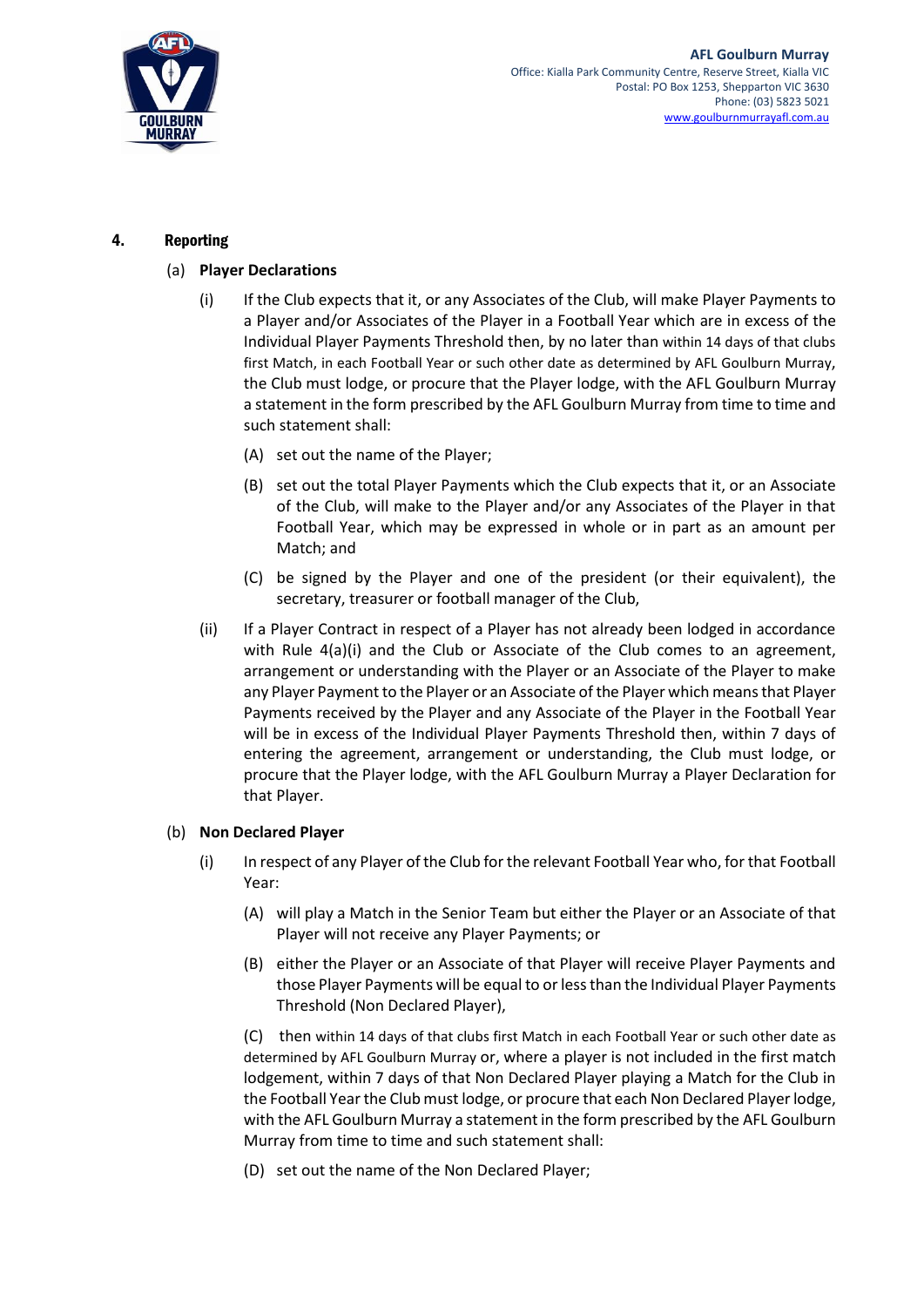- (E) state that the Player will:
	- i. play a Match in the Senior Team but either the Player or an Associate of that Player will not receive any Player Payments; or
	- ii. receive total Player Payments by either the Player or an Associate of the Player for the relevant Football Year less than the Individual Player Payments Threshold; and
	- iii. be signed by the Non Declared Player and one of the president (or their equivalent), the secretary, treasurer or football manager of the Club.
- (ii) If a Player Declaration or Non Declared Player statement is not lodged in accordance with, and within the prescribed times in Rule 4 (a) or 4 (b), the Club and the Player to which the Player Declaration relates shall be liable to a sanction.

Sanction: A monetary sanction up to a maximum of \$15,000. In respect of a Player, in addition or alternatively to any monetary sanction, a suspension from playing a Match or Matches.

#### (c) **Player Payments budget**

- (i) By no later than 14 days after a clubs first Match in each Football Year or such other date as determined by AFL Goulburn Murray in each Football Year or such other date as determined by the AFL Goulburn Murray, each Club shall lodge with the AFL Goulburn Murray a statement in the form prescribed by the AFL Goulburn Murray from time to time and such statement shall:
	- (A) set out the name of each person who is expected to be a Player of the Club for that Football Year who:
		- 1. will play a Match in the Senior Team for that Football Year; or
		- 2. either the Player or an Associate of that Player, will receive Player Payments for that Football Year;
	- (B) set out the total Player Payments which the Club expects that it, or an Associate of the Club, will make in that Football Year;
	- (C) set out the name of any person who is to be a Player of the Club for that Football Year and also employed or engaged by the Club or an Associate of the Club (including as coach or assistant or specialty coach of the Club) and the details of that employment or engagement, including job description and consideration paid, or to be paid, to the Player for the employment or engagement;
	- (D) be accompanied by such other documents and information as specified or requested from time to time by the AFL Goulburn Murray; and
	- (E) be signed by the president of the Club (or their equivalent) and one of the secretary, treasurer or football manager of the Club.
- (ii) Within 14 days of a request by the AFL Goulburn Murray, a Club shall provide to the AFL Goulburn Murray with an updated statement with the information prescribed in Rule 4(c)(i).
- (iii) If:
	- (A) the Club lodges a statement under Rule 4(c)(i) which shows that the amount or value of all Player Payments that are budgeted to be given to or applied in the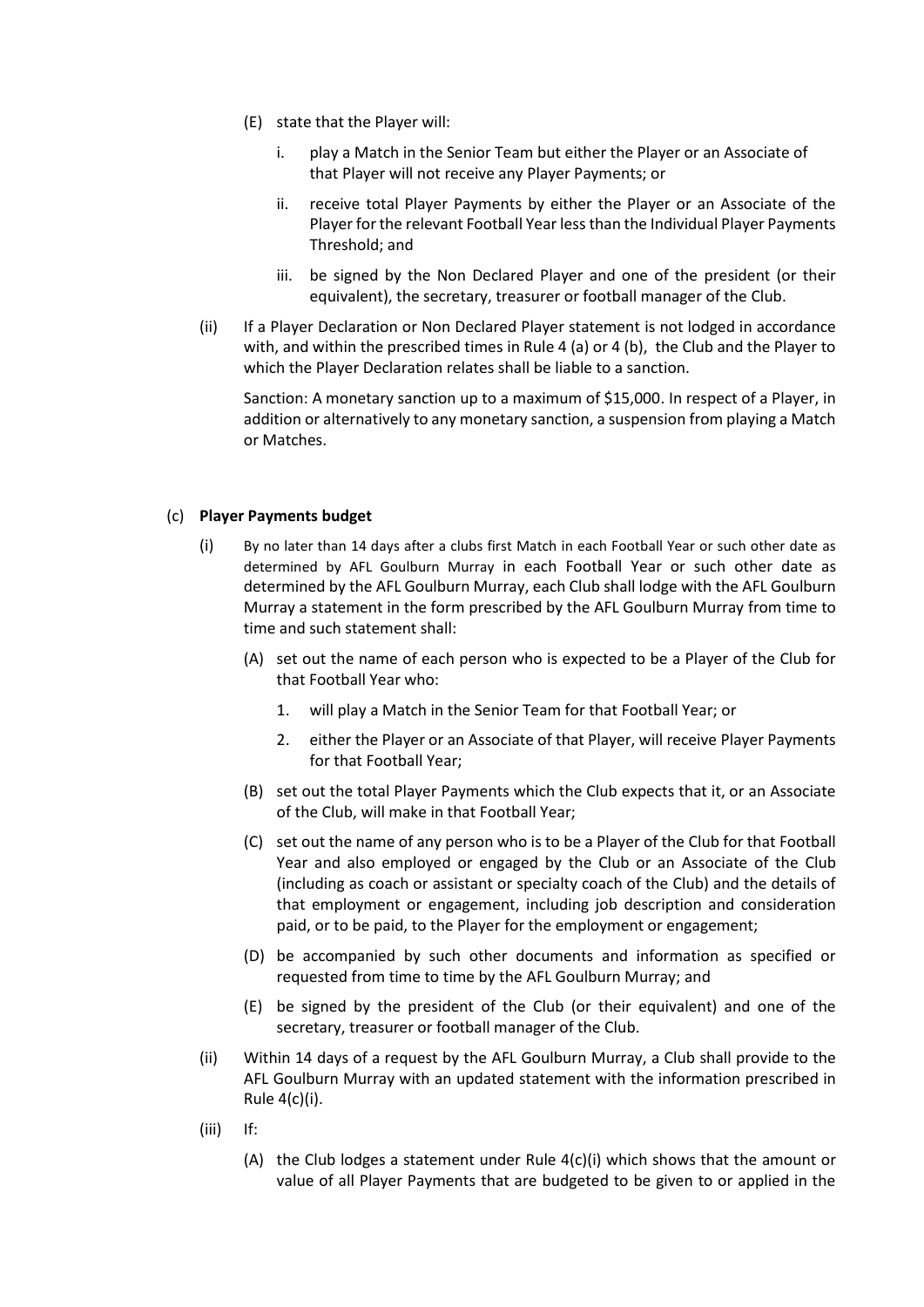

Football Year by the Club or Associates of the Club for the benefit of Players and the Associates of the Players of the Club is greater than 80% of the Allowable Player Payments; and

- (B) the Player Payments made, or budgeted to be made, by the Club or Associates of the Club for the benefit of Players and the Associates of the Players of the Club increases by 10% or more of the amount set out in the statement lodged under Rule 4(c)(i). or
- (C) there is a material increase in the amount or value of all Player Payments that are budgeted to be given to or applied in the Football Year by the Club or Associates of the Club for the benefit of Players and the Associates of the Players of the Club,
- (D) the Club must immediately provide the AFL Goulburn Murray with an updated statement with the information prescribed in Rule 4(c)(i).
- (iv) A Club who does not complete and lodge the statement or updated statement within the prescribed time in Rule  $4(c)(i)$   $4(c)(ii)$  or  $4(c)(iii)$  shall be liable to a sanction.
- (v) Sanction: A monetary sanction up to a maximum of \$15,000. In respect of a Player, in addition or alternatively to any monetary sanction, a suspension from playing a Match or Matches.

## <span id="page-4-0"></span>(d) **Player Payments reporting**

- (i) By no later than 31 October after the conclusion of each Football Year and at such other times as requested by the AFL Goulburn Murray, each Club shall lodge with the AFL Goulburn Murray a statement in the form prescribed by the AFL Goulburn Murray from time to time and such statement shall:
	- (A) disclose all of the Players of the Club for the relevant Football Year who received or will receive, or any Associate of that Player received or will receive, Player Payments for the relevant Football Year;
	- (B) identifies all of the Players who participated in the Club's Senior Team;
	- (C) disclose the total Player Payments for the relevant Football Year (including any Player Payments which have been committed in respect of the Football Year but have not yet been paid to the relevant Player or Associate of the Player);
	- (D) disclose any Player who was employed or engaged by the Club or an Associate of the Club (including as coach or assistant or specialty coach of the Club) during the relevant Football Year and the details of that employment or engagement, including job description and consideration paid, or to be paid, to the Player for the employment or engagement;
	- (E) be accompanied by such other documents and information as specified or requested from time to time by the AFL Goulburn Murray; and
	- (F) be signed by the president of the Club (or their equivalent) and one of the secretary, treasurer or football manager of the Club.
- (ii) If a statement is not lodged in accordance with, and within the prescribed times in, Rule [4\(d\)\(i\),](#page-4-0) the Club shall be liable to a sanction.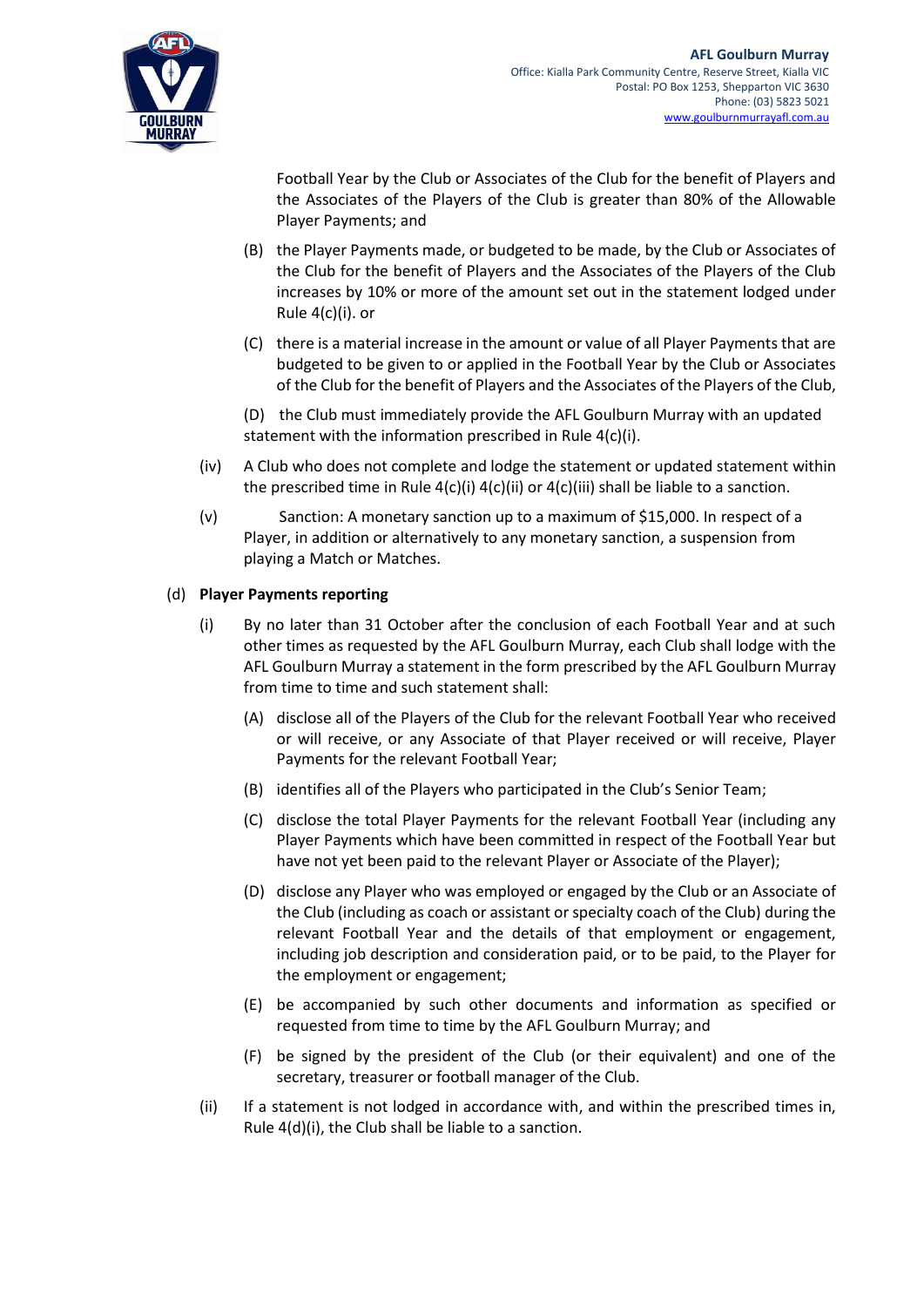(A) Sanction: A monetary sanction up to a maximum of \$15,000. In respect of a Player, in addition or alternatively to any monetary sanction, a suspension from playing a Match or Matches.

## 5. Integrity Officer

#### (a) **Appointment of Integrity Officer**

The AFL Goulburn Murray may from time to time appoint an Integrity Officer. The Integrity Officer may exercise any of the powers conferred upon them under these Rules or such other powers conferred upon or delegated to them by the AFL Goulburn Murray.

## (b) **No false or misleading information**

No Person shall provide to the Integrity Officer or the AFL Goulburn Murray (including under Rule [4,](#page-2-1) [6](#page-5-0) and [7\)](#page-6-0) any statement or information which is in any respect false or misleading or likely to mislead.

Sanction: A monetary sanction up to a maximum of \$15,000. In respect of a Player, in addition or alternatively to any monetary sanction, a suspension from playing a Match or Matches.

## <span id="page-5-0"></span>6. Clubs to do all things necessary to assist Integrity Officer

#### (a) **Full and free access**

Each Club shall permit the Integrity Officer to have full and free access to:

- (i) any premises occupied by or in the control of the Club;
- (ii) copies of all financial statements (including bank statements) relating to the Club and all cheques issued and financial transfers made by or on behalf of or for the benefit of the Club together with copies of all cash payments journals and other accounts kept by or for the Club; and
- (iii) such books, files, documents, records, articles or things in the possession or control of the Club or any person or entity controlled by the Club as the Integrity Officer believes may be relevant to their enquiries,

(iv)and the Club shall provide the Integrity Officer with a copy, including electronic copy, of any of the items referred to in paragraphs (ii) and (iii) above within 7 days' of a request from the Integrity Officer.

Sanction: A monetary sanction up to a maximum of \$15,000. In respect of a Player, in addition or alternatively to any monetary sanction, a suspension from playing a Match or Matches.

## (b) **Provision of information**

(i) Upon a request by the Integrity Officer and within 7 days' of that request, a Club shall provide to the Integrity Officer such information or details concerning or relating to any payments promised, given or provided to, or applied for the benefit of a Player or any Associate of a Player, by the Club or any Associate of the Club.

Sanction: A monetary sanction up to a maximum of \$15,000. In respect of a Player, in addition or alternatively to any monetary sanction, a suspension from playing a Match or Matches.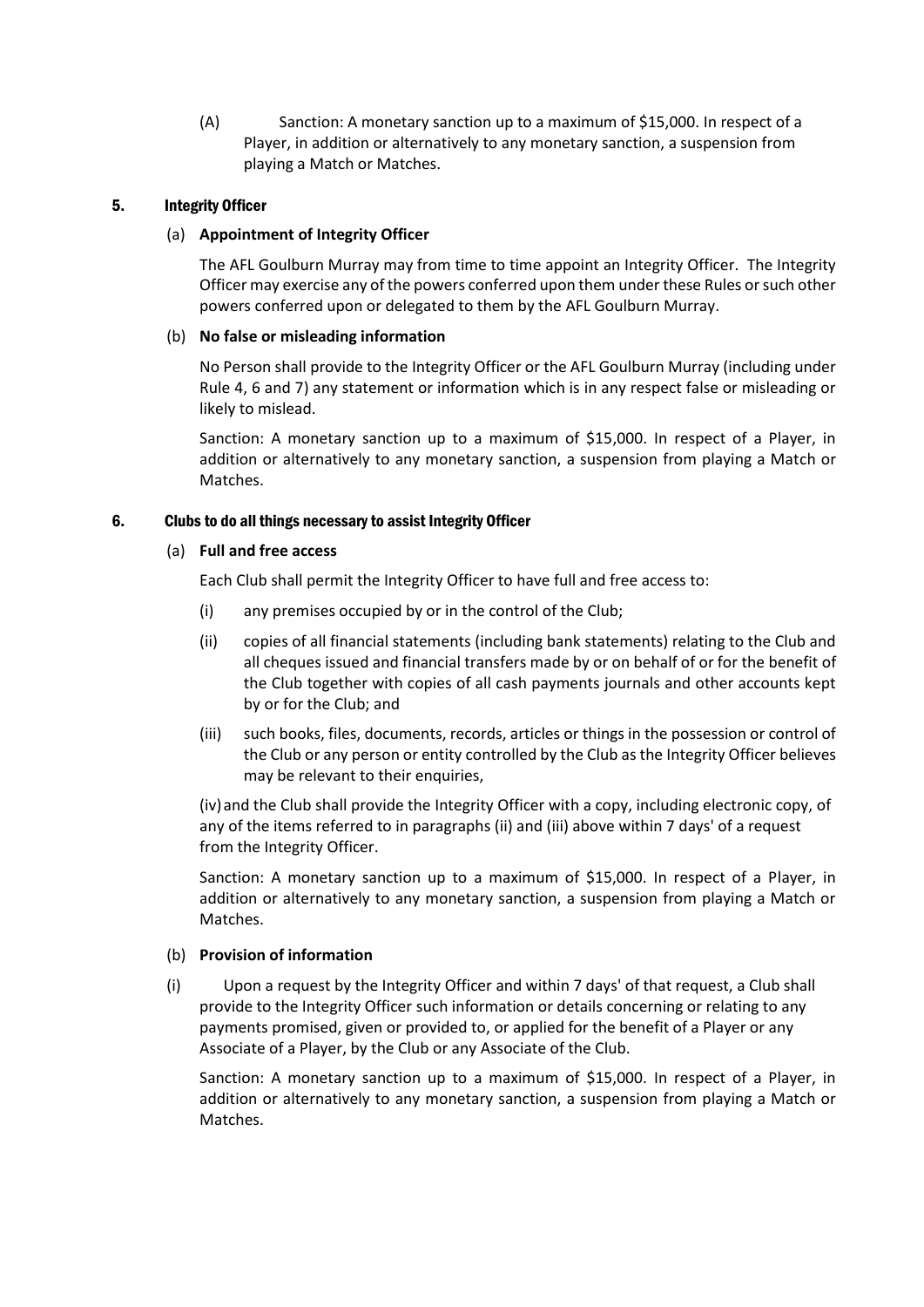

## <span id="page-6-1"></span>(c) **Attendance before Integrity Officer**

- (i) Each Club shall within 7 days' of a request by the Integrity Officer procure and ensure the attendance before the Integrity Officer of a Player, any Associate of a Player or any Associate of a Club, including without limitation any director, Club Officer, servant, agent, supporter, sponsor or financial contributor to the Club and the Club shall ensure that such person or persons:
	- (A) fully co-operates with the Integrity Officer;
	- (B) fully and truthfully answers any questions asked by the Integrity Officer; and
	- (C) provides any document in his, her or its possession or control as requested by the Integrity Officer.
- (ii) Where a Player, any Associate of a Player or any Associate of a Club including without limitation any director, Club Officer, servant, agent, supporter, sponsor or financial contributor to the Club, fails to attend before the Integrity Officer, fails to fully cooperate with the Integrity Officer or otherwise fails to comply with any of the requirements under Rul[e 6\(c\)\(i\),](#page-6-1) the Club shall be liable to a sanction.

Sanction: A monetary sanction up to a maximum of \$15,000. In respect of a Player, in addition or alternatively to any monetary sanction, a suspension from playing a Match or Matches.

#### <span id="page-6-0"></span>7. Players to assist Integrity Officer

### (a) **Full and free access to Players' records**

Each Player shall permit, and procure that any Associate of a Player permits, the Integrity Officer to have full and free access to such of the Players' books, files, documents, records, articles or things as the Integrity Officer believes may be relevant to their enquiries and the Player shall provide, and procure that any Associate of a Player provides, the Integrity Officer with a copy, including electronic copy, of any of the items referred to in this paragraph within 7 days' of a request from the Integrity Officer.

Sanction: A monetary sanction up to a maximum of \$15,000. In respect of a Player, in addition or alternatively to any monetary sanction, a suspension from playing a Match or Matches.

#### (b) **Companies, trusts and accounts**

Without limiting the foregoing each Player shall provide or ensure that any Associate of a Player and any other relevant person provides to the Integrity Officer within 7 days' of any request:

- (i) full and complete details of any and all companies in respect of which the Player or any Associate of a Player is a shareholder or otherwise entitled to the benefits which normally accrue to a shareholder or where there is any contract, agreement, arrangement or understanding for the Player to acquire a shareholding or rights akin to a shareholding or where the Player or any Associate of a Player is in a position to control or direct any votes which may be cast either at a general meeting of the company or a meeting of the board of directors of the company;
- (ii) full and complete details of any and all trusts in respect of which the Player or any Associate of a Player holds a power of appointment or is a trustee, a primary, general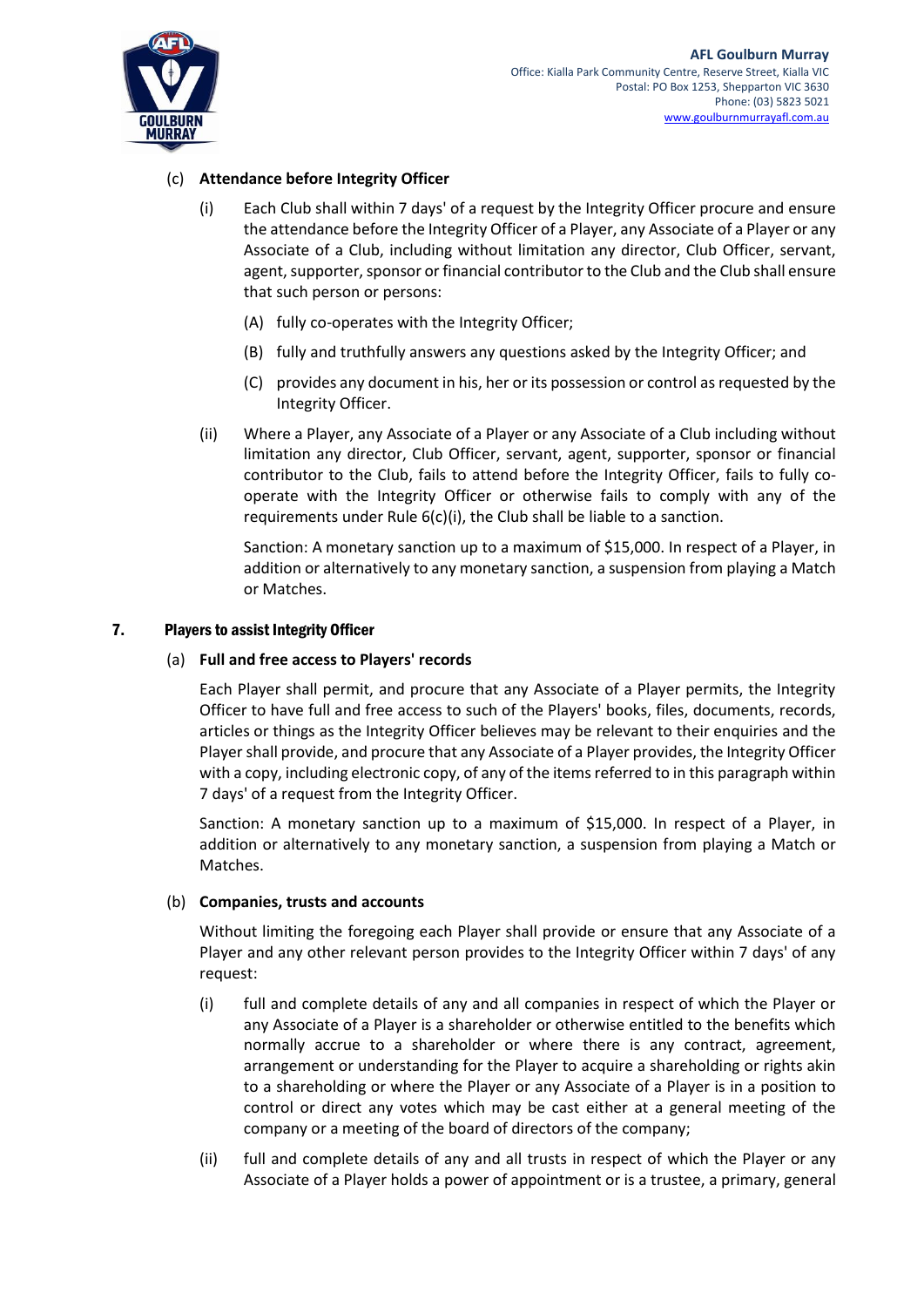or other beneficiary (discretionary or otherwise) or where the Player or any Associate of a Player holds any units or is legally or beneficially interested in any person or entity which holds any units in any unit trust;

- (iii) full and complete details of all and any partnerships or joint ventures in which the Player or any Associate of a Player has a legal or beneficial interest;
- (iv) satisfactory evidence of all income earned or otherwise received by or on behalf of the Player or any Associate of a Player for any period up to three (3) years;
- (v) full and complete details of each and every account with any bank, building society, credit union or other financial institution held by or conducted on behalf of the Player or any Associate of a Player including copies of all statements in relation thereto; and
- (vi) full and free access (with the right to make copies) to the books, files, papers, documents, records, articles or things of any manager or financial or other adviser of the Player or any Associate of a Player.

Sanction: A monetary sanction up to a maximum of \$15,000. In respect of a Player, in addition or alternatively to any monetary sanction, a suspension from playing a Match or Matches.

#### (c) **Provision of information**

(i) Upon a request by the Integrity Officer and within 7 days' of that request, a Player shall provide to the Integrity Officer such information or details concerning or relating to any payments promised, given or provided to, or applied for the benefit of the Player or any Associate of the Player, by the Club or any Associate of the Club.

Sanction: A monetary sanction up to a maximum of \$15,000. In respect of a Player, in addition or alternatively to any monetary sanction, a suspension from playing a Match or Matches.

(ii) Upon a request of the Integrity Officer and within 7 days' of that request, a Player shall provide a signed statutory declaration in relation to information or details concerning or relating to any payments promised, given or provided to, or applied for the benefit of the Player or any Associate of the Player, by the Club or any Associate of the Club.

Sanction: A monetary sanction up to a maximum of \$15,000. In respect of a Player, in addition or alternatively to any monetary sanction, a suspension from playing a Match or Matches.

#### <span id="page-7-0"></span>(d) **Player to ensure attendance of persons**

- (i) Within 7 days' of a request by the Integrity Officer each Player will attend, and will procure and ensure the attendance of any Associate of a Player, before the Integrity Officer. The Player shall ensure that they and each such person:
	- (A) fully co-operates with the Integrity Officer;
	- (B) fully and truthfully answers any questions asked by the Integrity Officer; and
	- (C) provides any document in their possession or control as requested by the Integrity Officer.
- (ii) Where the Player or any Associate of a Player fails to attend before the Integrity Officer, fails to fully co-operate with the Integrity Officer or otherwise fails to comply with any of the requirements under Rule  $7(d)(i)$ , the Player shall be liable to a sanction.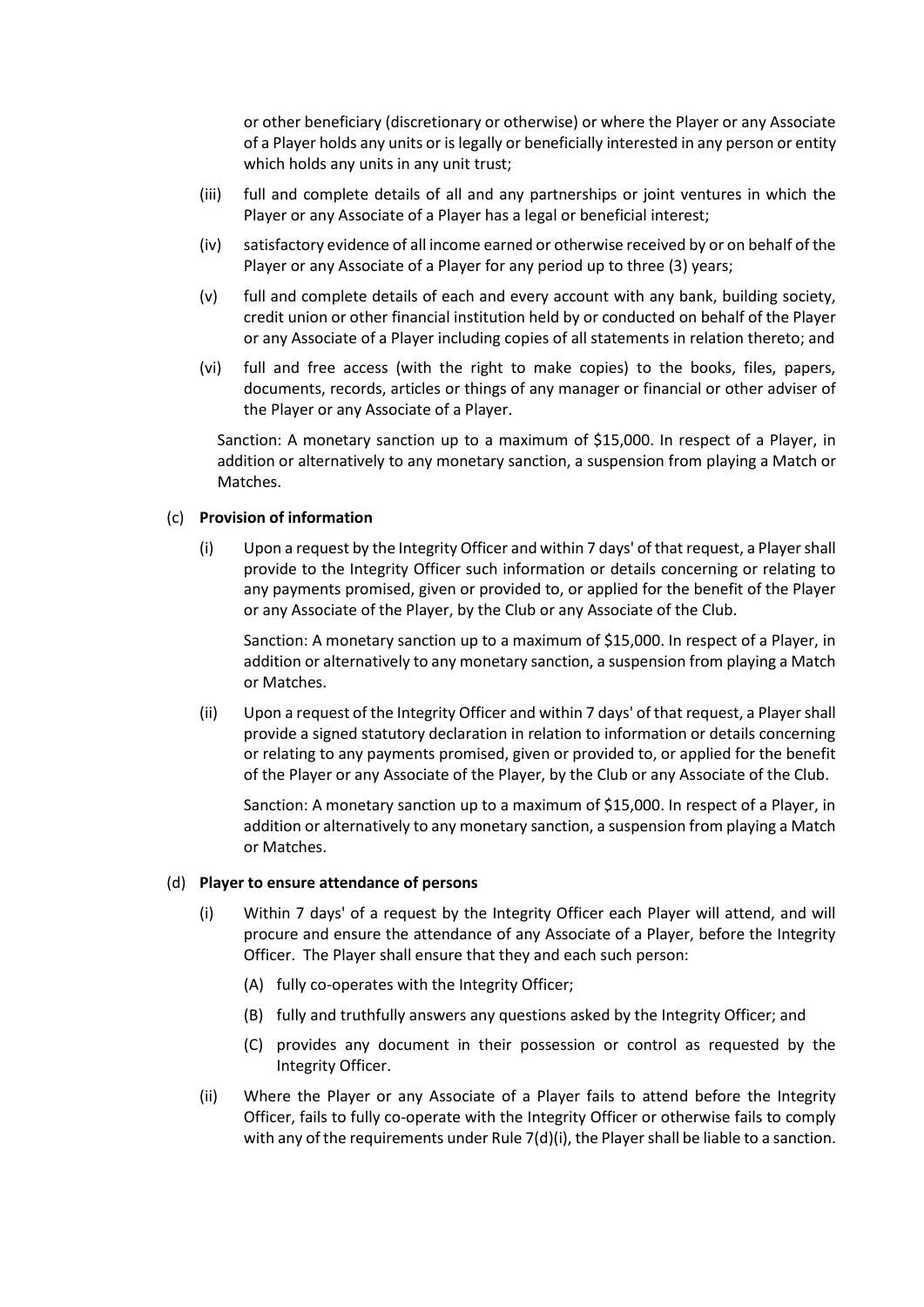

(iii) Sanction: A monetary sanction up to a maximum of \$15,000. In respect of a Player, in addition or alternatively to any monetary sanction, a suspension from playing a Match or Matches.

## (e) **No breach of statute**

Each of the powers, requirements and obligations hereinbefore set out shall be read and construed so as not to infringe or breach any statute or law and shall be limited or severed to the extent that any statute or law requires.

#### 8. Determination of payments

## (a) **Extent of Player Payments**

The Integrity Officer or the AFL Goulburn Murray may determine that the value of all or any part of any payment, consideration, advantage or other benefit given or provided to, or applied for the benefit of, a Player or an Associate of a Player by or at the direction of a Club or any Associate of a Club, or pursuant to any contract, agreement, arrangement or understanding between a Club, an Associate of a Club, and a Player or an Associate of a Player, constitutes a Player Payment for the purpose of these Rules.

## (b) **Payments to be included if explanation unsatisfactory**

The AFL Goulburn Murray or the Integrity Officer may seek an explanation from a Club or a Player as to the nature of any payment made by or on behalf of the Club or an Associate of the Club in relation to a Player or an Associate of a Player. In the event that the Club or Player (as applicable) fails to explain the payment to the satisfaction of the AFL Goulburn Murray or the Integrity Officer then the AFL Goulburn Murray or Integrity Officer may deem such payment to be a Player Payment to a Player of the Club for the purposes of these Rules.

#### (c) **AFL Goulburn Murray may issue guidelines**

The AFL Goulburn Murray may from time to time issue guidelines as to the application of the Allowable Player Payments provisions in this Player Payment Rule and valuation of Player Payments, provided those guidelines are not inconsistent with the Rules.

## (d) **Rulings**

A Club may at any time submit to the AFL Goulburn Murray true, complete and accurate particulars of all payments, consideration, advantages or other benefits given, provided or applied or proposed to be given, provided or applied to or for the benefit of a Player and/or any Associate of a Player with a request that the AFL Goulburn Murray issue a ruling as to whether such payments, consideration, advantages or other benefits constitute Player Payments and as to their value for the purposes of these Rules. Any ruling of the AFL Goulburn Murray shall be final and binding on the Club.

#### <span id="page-8-0"></span>9. Laying of charge

#### (a) **AFL Goulburn Murray may lay charge**

If the AFL Goulburn Murray suspects that any Person has or may have engaged in conduct in breach of the Allowable Player Payments provisions or otherwise in breach of this Player Payment Rule, the AFL Goulburn Murray may lay a charge against:

(i) where the Person is a Club or Player, the Club or Player;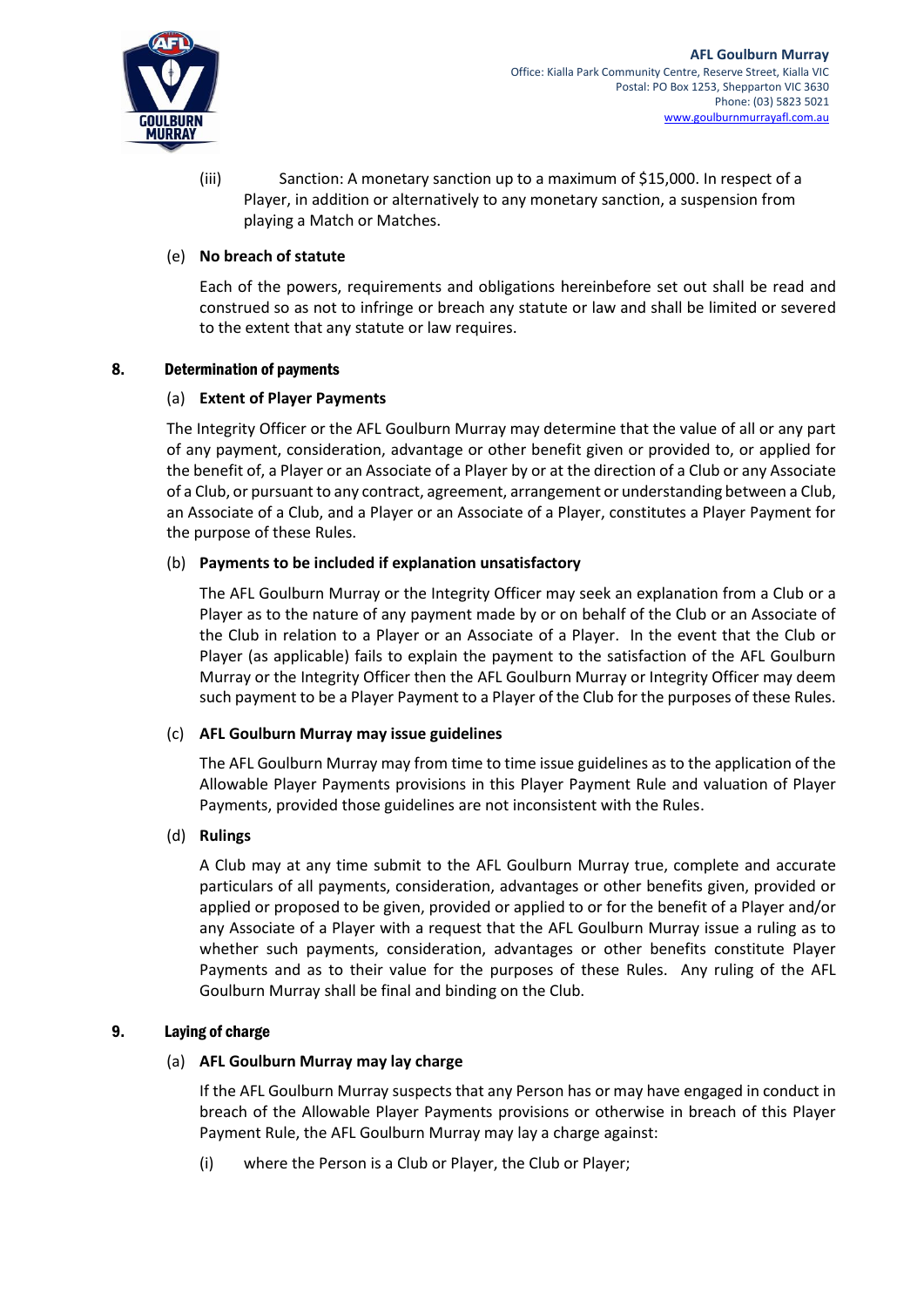(ii) where Rule [2](#page-0-0)[\(b\)](#page-0-1) applies, the Club.

### <span id="page-9-4"></span>(b) **Player Payments Disciplinary Committee**

- (i) The AFL Goulburn Murray shall from time to time appoint persons to a body to be known as the Player Payments Disciplinary Committee.
- (ii) Any charge laid by the AFL Goulburn Murray under this Player Payment Rule shall be heard and determined by the Player Payments Disciplinary Committee.
- (iii) The Player Payments Disciplinary Committee shall consist of 3 persons, being:
	- (A) a Legal Practitioner nominated by the AFL Goulburn Murray, who shall be the chairperson of the Player Payment Disciplinary Committee; and
	- (B) two other persons nominated by the AFL Goulburn Murray.
- (iv) A person shall not be appointed to the Player Payments Disciplinary Committee to hear a charge if that person:
	- (A) has been a Club Official of a Club; or
	- (B) has been a Player of a Club,

in the twenty four months preceding the appointment.

#### <span id="page-9-0"></span>(c) **Notice of charge and hearing**

Where a charge is laid under Rule [9,](#page-8-0) the AFL Goulburn Murray shall give notice of the charge to each Club and Player charged and the Player Payments Disciplinary Committee appointed to hear the charge. The AFL Goulburn Murray shall fix a time and date for a hearing of the charge by the Player Payments Disciplinary Committee and inform each member of the Player Payments Disciplinary Committee and each Club and Player charged of those particulars at least 7 days before the date for the hearing.

#### (d) **Statement of grounds**

- (i) A notice of charge under Rule  $9(c)$  $9(c)$  shall be accompanied by a statement of the grounds for the laying of the charge.
- (ii) The grounds for the laying of the charge shall constitute sufficient reasons for the Player Payments Disciplinary Committee to declare the charge sustained, unless the Club or Player charged discharges the burden of proof referred to in Rul[e 10](#page-9-1)[\(h\).](#page-10-0)

#### <span id="page-9-2"></span>(e) **AFL Goulburn Murray may vary time and place of hearing**

The AFL Goulburn Murray may vary the time or place specified under Rule [9](#page-8-0)[\(c\),](#page-9-0) and the AFL Goulburn Murray shall give to each member of the Player Payments Disciplinary Committee and each Club and Player charged at least 3 days' written notice of any such variation.

#### <span id="page-9-3"></span><span id="page-9-1"></span>10. Hearing by Player Payments Disciplinary Committee

#### (a) **Conduct of hearing**

At the time and place referred to in the notice of charge, or as varied under Rule [9](#page-8-0)[\(e\),](#page-9-2) the Player Payments Disciplinary Committee shall conduct a hearing into the matters the subject of the charge.

### (b) **Informal**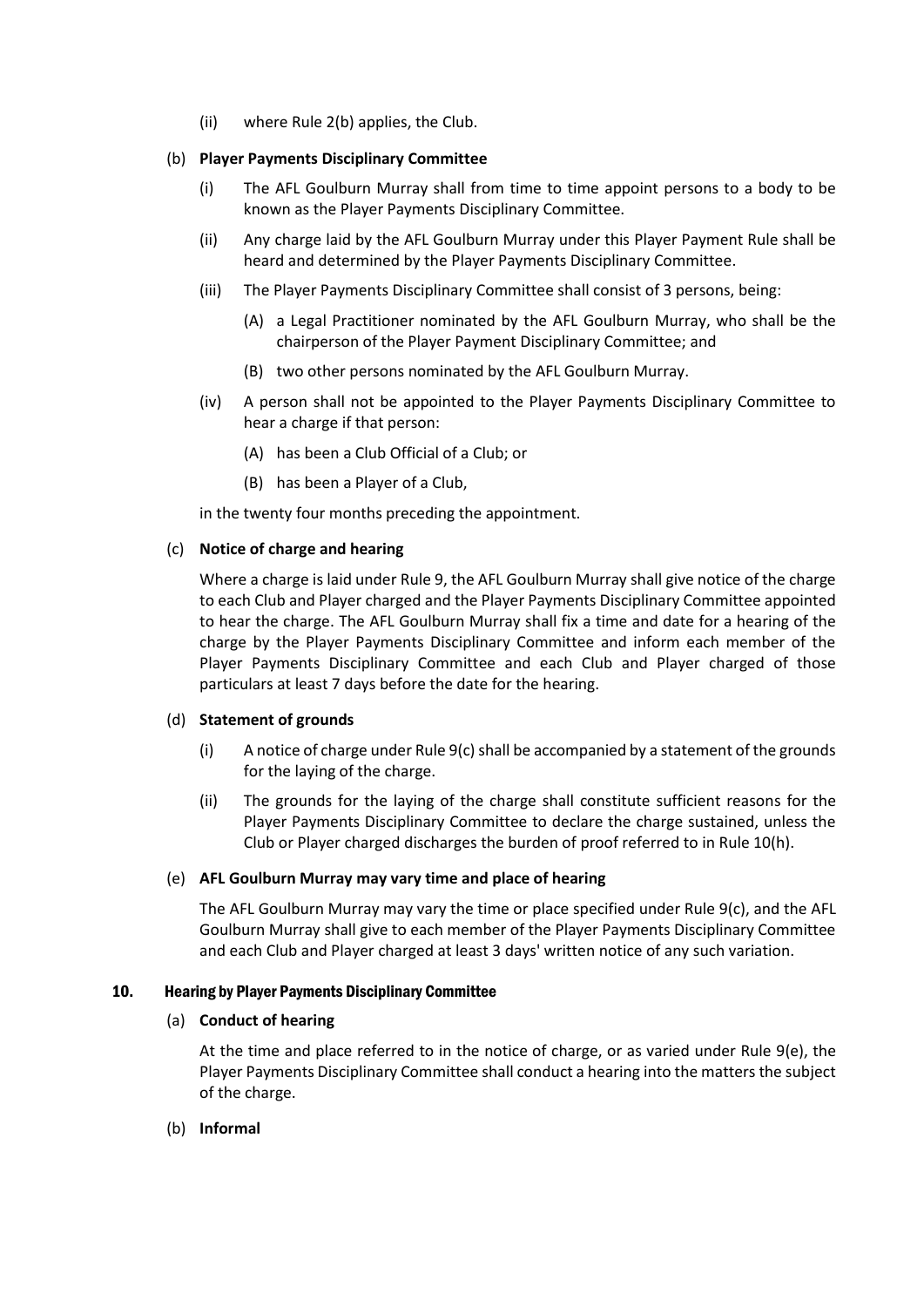

The hearing shall be conducted with as little formality and technicality, and with as much expedition, as a proper consideration of the matters before the Player Payments Disciplinary Committee permits.

## (c) **Rules of evidence not to apply**

The Player Payments Disciplinary Committee is not bound by the rules of evidence or by practices and procedures applicable to courts of record but may inform itself of any matter in such manner as it thinks appropriate.

#### (d) **Procedure**

Subject to Rule [10](#page-9-1)[\(e\),](#page-10-1) the procedure of the Player Payments Disciplinary Committee at a hearing conducted under Rule [10](#page-9-1)[\(a\)](#page-9-3) is within the discretion of the Player Payments Disciplinary Committee.

## <span id="page-10-1"></span>(e) **Procedural fairness**

At any hearing conducted under Rule [10](#page-9-1)[\(a\),](#page-9-3) the Player Payments Disciplinary Committee shall:

- (i) provide to every Club and Player charged an opportunity to be heard and to be represented by any person including a Legal Practitioner; and
- (ii) hear and determine the matter before it in an unbiased manner.

## (f) **Statement of grounds prima facie evidence**

The statement of grounds and any report prepared by the Integrity Officer shall be prima facie evidence of the matter or matters therein contained, provided that a copy of the statement of grounds and report has been provided to any Club and Player charged prior to the commencement of the hearing.

#### (g) **Standard of proof**

The Player Payments Disciplinary Committee shall decide any charge laid under Rul[e 9](#page-8-0) on the balance of probabilities whether a Club or Player has or has not engaged in the alleged conduct.

#### <span id="page-10-0"></span>(h) **Onus of proof**

A Club or Player charged by the AFL Goulburn Murray under Rule [9](#page-8-0) shall bear the onus of establishing on the balance of probabilities that the alleged conduct was not engaged in.

#### <span id="page-10-2"></span>(i) **Decision**

- (i) At the conclusion of its hearing, the Player Payments Disciplinary Committee may:
	- (A) declare the charge sustained and may impose a sanction as provided for under Rul[e 11;](#page-11-0)
	- (B) declare the charge dismissed; or
	- (C) adjourn the hearing to a fixed date or indefinitely.
- (ii) Any decision of the Player Payments Disciplinary Committee under this Rule is final and binding, subject to any appeal under Rule 12.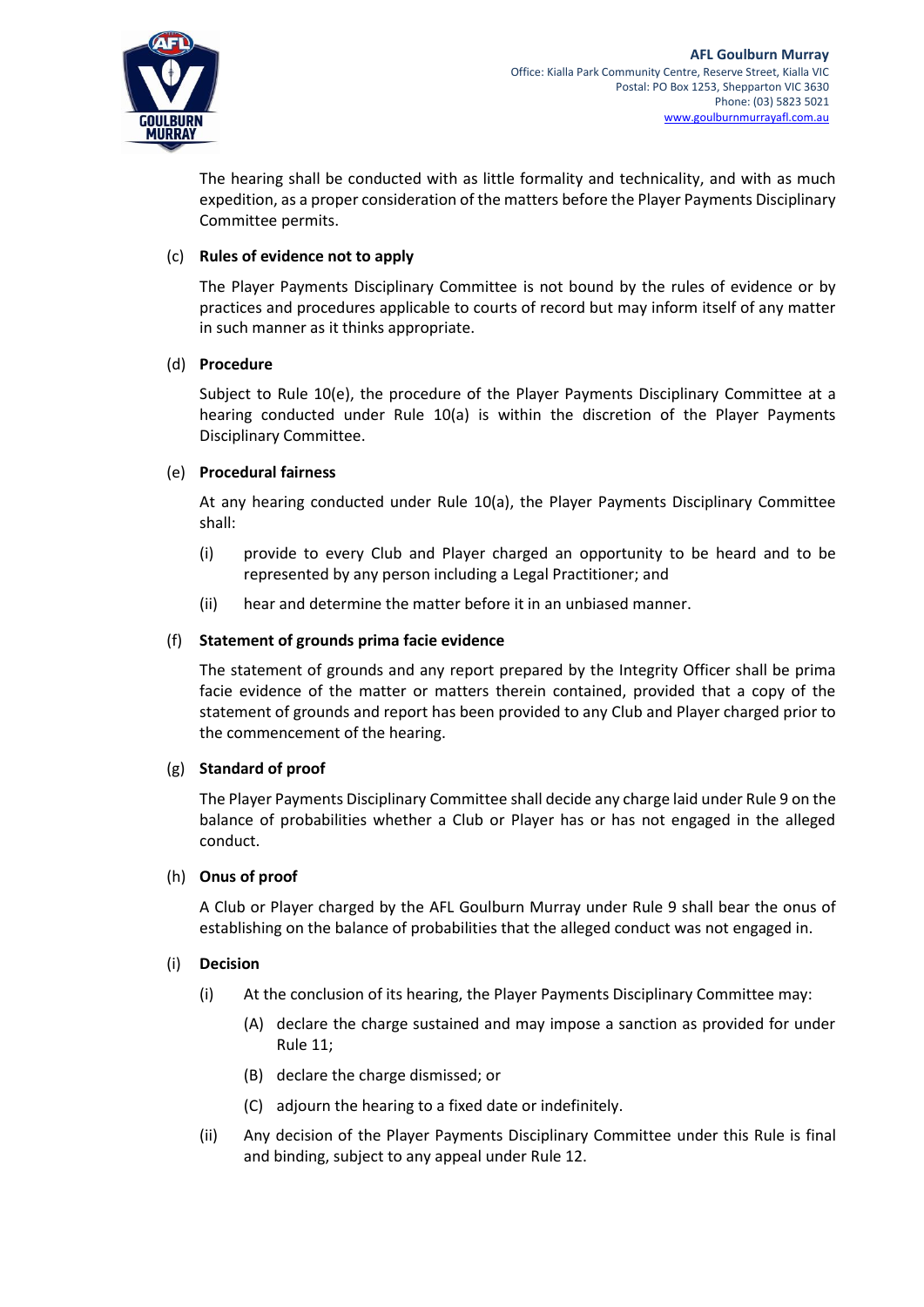#### (j) **No reasons**

The Player Payments Disciplinary Committee shall not be obliged to give reasons for a decision under Rule [10](#page-9-1)[\(i\).](#page-10-2)

#### (k) **Validity of hearing**

Where there is any procedural irregularity in the manner in which a matter has been brought before the Player Payments Disciplinary Committee, the Player Payments Disciplinary Committee may still hear and determine the matter unless it is of the opinion that the irregularity has caused or may cause injustice if the matter was heard.

#### <span id="page-11-3"></span><span id="page-11-1"></span><span id="page-11-0"></span>11. Sanctions

#### (a) **Imposition of sanctions**

- (i) Subject to Rul[e 11](#page-11-0)[\(a\)](#page-11-1)[\(ii\),](#page-11-2) the Player Payments Disciplinary Committee may impose any sanction on any Club or Player contravening this Player Payment Rule that, in their absolute discretion they think fit.
- <span id="page-11-2"></span>(ii) Where a Rule provides for a maximum sanction, the Player Payments Disciplinary Committee must not impose any sanction on a Club or Player for contravening that Rule that is in excess of the maximum sanction set for a breach of that Rule. For the avoidance of doubt, no maximum sanction is specified for a breach of Rule [2.](#page-0-0)
- (iii) Without limiting the ordinary and legal meaning of any of the words in Rule  $11(a)(i)$  $11(a)(i)$  $11(a)(i)$ , if a Club or Player contravenes this Player Payment Rule the Player Payments Disciplinary Committee may do one or more of the following:
	- (A) impose no sanction on the Club or Player;
	- (B) reprimand the Club or Player;
	- (C) impose a monetary sanction on the Club or Player;
	- (D) order that a Club has forfeited the right to register as a Player of the Club the Player or any of the Players to whom the conduct relates for an unlimited period or for a specified period of time;
	- (E) order that a Club has forfeited the right to employ or engage or register as a Club Official of the Club a Club Official involved in the conduct for an unlimited period or for a specified period of time;
	- (F) order that a Player has forfeited the right to play for, or be a registered Player of, any Club for an unlimited period or for a specified period of time;
	- (G) order that no club shall for such period as the Player Payments Disciplinary Committee may determine permit or allow a person to occupy any office or perform any functions (including without limitation attendance at matches and training sessions) for or on behalf of a club;
	- (H) declare, in respect of a Club, the loss of or ineligibility to receive Premiership Points for past or future Matches in which a team or teams of the Club participated or will participate;
	- (I) declare, in respect of a Club, the loss of or ineligibility to receive Total Team Points for past, current or future Football Years;
	- (J) in respect of a Club, relegate any of the Club's teams to a competition or league in a lower division to the division that the team is currently competing in; and
	- (K) impose a sanction on any terms or conditions seen fit.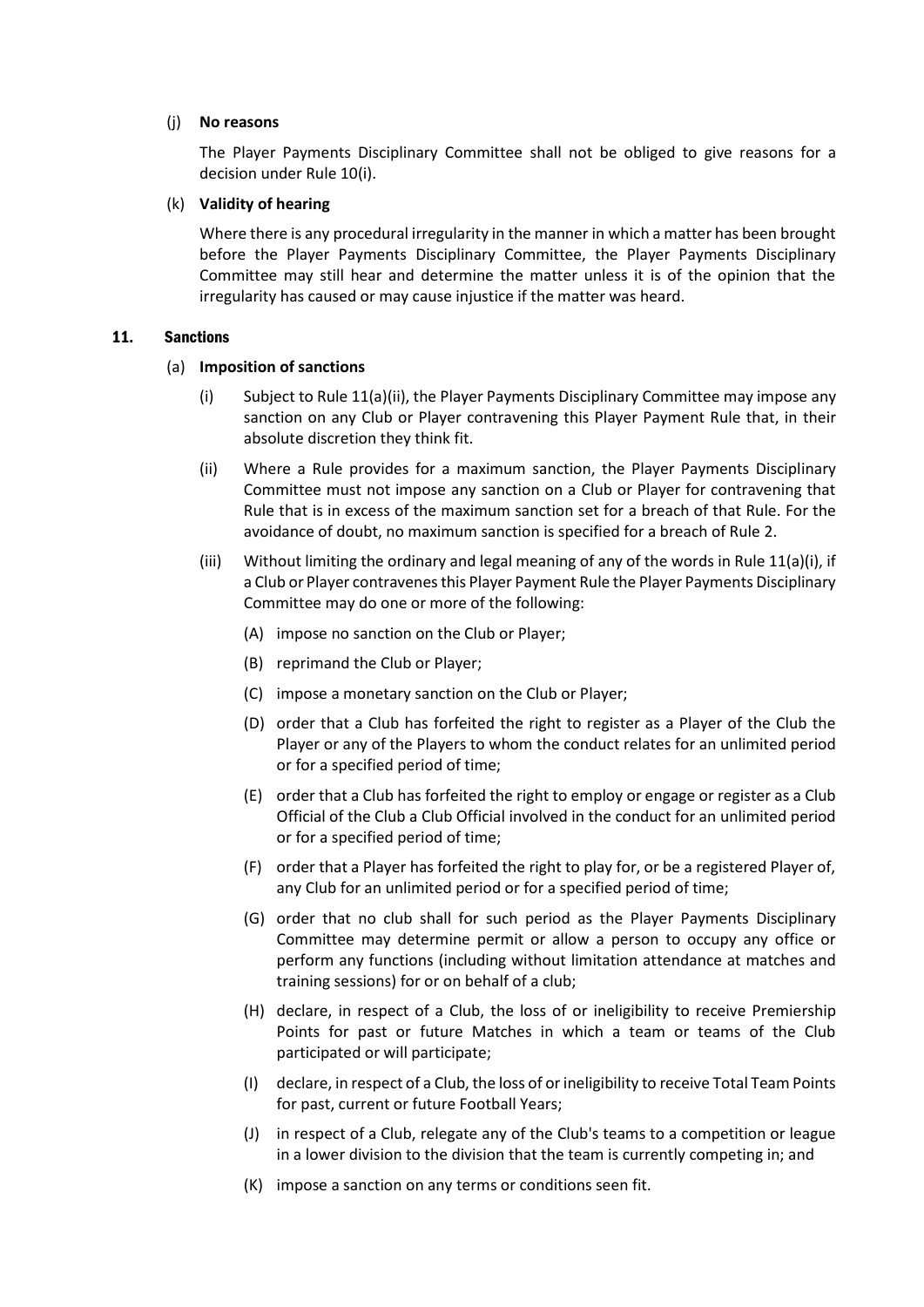

## (b) **Matters that may be taken into account regarding sanctions**

Without limiting the ordinary and legal meaning of any of the words in Rule [11](#page-11-0)[\(a\)](#page-11-1) the Player Payment Disciplinary Committee may, in its absolute discretion take into account one or more of the following factors when determining what sanction, if any, to impose on a Club or Player for any contravention of this Player Payment Rule:

- (i) whether, and if so to what extent, the Club authorised the conduct;
- (ii) whether, and if so to what extent, the Club benefitted from the conduct;
- (iii) whether the conduct was intended or likely to have the effect of enabling the Player to play with a particular Club;
- (iv) the period of time over which the conduct occurred;
- (v) any prior contraventions of this Rule;
- (vi) whether, and if so to what extent, the Club or Player has provided substantial assistance to the AFL Goulburn Murray which results in the AFL Goulburn Murray discovering or establishing a contravention of this Player Payment Rule; and
- (vii) whether the Club or Player had knowledge of the breach and/or wilfully engaged in the breach.

#### (c) **Club or Player may be excused for co-operation**

The AFL Goulburn Murray may excuse any Club or Player in whole or in part from any liability under this Player Payment Rule in consideration of that Club's or Player's co-operation and assistance in establishing a breach of these Rules by any other Club or Player.

#### <span id="page-12-1"></span><span id="page-12-0"></span>12. Appeal

- (a) A Club or Player may appeal to the AFL Victoria Appeal Board in respect of a determination by the Player Payments Disciplinary Committee under this Player Payment Rule in respect of a charge laid against that Club or Player by:
	- (i) making payment to AFL Victoria of any applicable appeal fee; and
	- (ii) submitting a notice of appeal to AFL Victoria (in any form prescribed by AFL Victoria), on one or more of the following grounds:
		- (A) that there was an error of law;
		- (B) that the decision was so unreasonable that no Player Payments Disciplinary Committee acting reasonably could have come to that decision having regard to the evidence before it; or
		- (C) that the sanction imposed was manifestly excessive,

(D) no later than 12.00 noon on the fifth day following the decision of the Player Payments Disciplinary Committee.

(b) The AFL Goulburn Murray may appeal to the AFL Victoria Appeal Board in respect of a determination of the Player Payments Disciplinary Committee under this Player Payment Rule within the time and on one or more of the grounds referred to in Rule [12](#page-12-0)[\(a\)](#page-12-1) or on the ground that the sanction imposed was manifestly inadequate.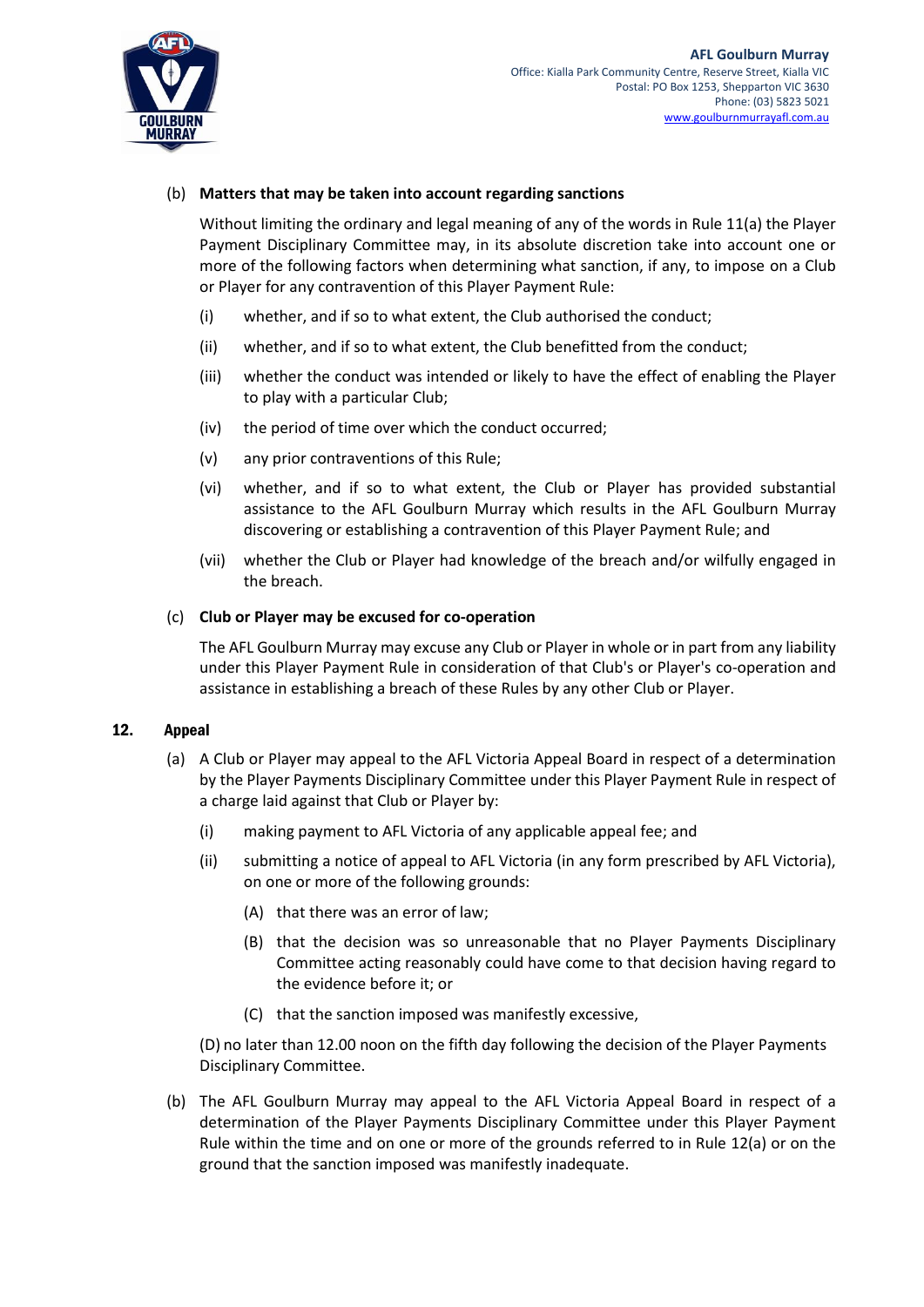(c) Any appeal heard by the AFL Victoria Appeal Board shall be held in accordance with the rules governing the AFL Victoria Appeal Board, as determined by AFL Victoria from time to time.

#### 13. Rule paramount

To the extent that any Rule in this Player Payment Rule is inconsistent with any other rule of the AFL Goulburn Murray, the provisions of this Player Payment Rule shall prevail.

#### 14. Premiership Points, Final Premiership Ladder and Total Team Points

All other rules of the AFL Goulburn Murray relating to or impacting on Premiership Points, the Final Premiership Ladder and Total Team Points shall be read subject to and as including any sanctions imposed by the Player Payments Disciplinary Committee under Rule [11.](#page-11-0)

#### 15. Relevant Definitions

In this Player Payment Rule, unless there is something in the subject or context inconsistent therewith, the following expressions will have the following meanings:

**Allowable Player Payments means** the amount from time to time determined by the AFL Goulburn Murray as the maximum aggregate amount or value of all Player Payments that may be given to or applied in any Football Year for the benefit of Players with each Club and the Associates of a Player of the Club.

**Associate of a Club** includes any of the following:

- (a) a Club Official;
- (b) a sponsor, member, supporter or financial contributor of the Club;
- (c) a body corporate which is related to the Club within the meaning of s. 50 of the *Corporations Act 2001* (Cth), and any director, secretary or other officer of a related body corporate;
- (d) a partner of the Club or a partnership in which the Club is a member;
- (e) a trustee of a trust estate where the Club, or another person who is an associate of the Club by virtue of another sub-paragraph of this definition, benefits or is capable (whether by the exercise of a power of appointment or otherwise) of benefiting under the trust, either directly or through any interposed companies, partnerships or trusts;
- (f) a body corporate:
	- (i) in which the Club, or a person who is an associate of the Club by virtue of another subparagraph of this definition, has a direct or indirect beneficial interest in shares in the body corporate, or an entitlement thereto, where the nominal value of those shares is not less than 10% of the nominal value of all issued shares of the corporation falling within the same class;
	- (ii) where the body corporate is, or its directors are, accustomed or under an obligation, whether formal or informal, to act in accordance with the directions, instructions or wishes of the Club or of another person who is an associate of the Club by virtue of another sub-paragraph of this definition; or
	- (iii) the Club is, or persons who are associates of the Club by virtue of another subparagraph of this definition are, in a position to cast, or control the casting of, more than 50% of the maximum number of votes that might be cast at a general meeting of the body corporate.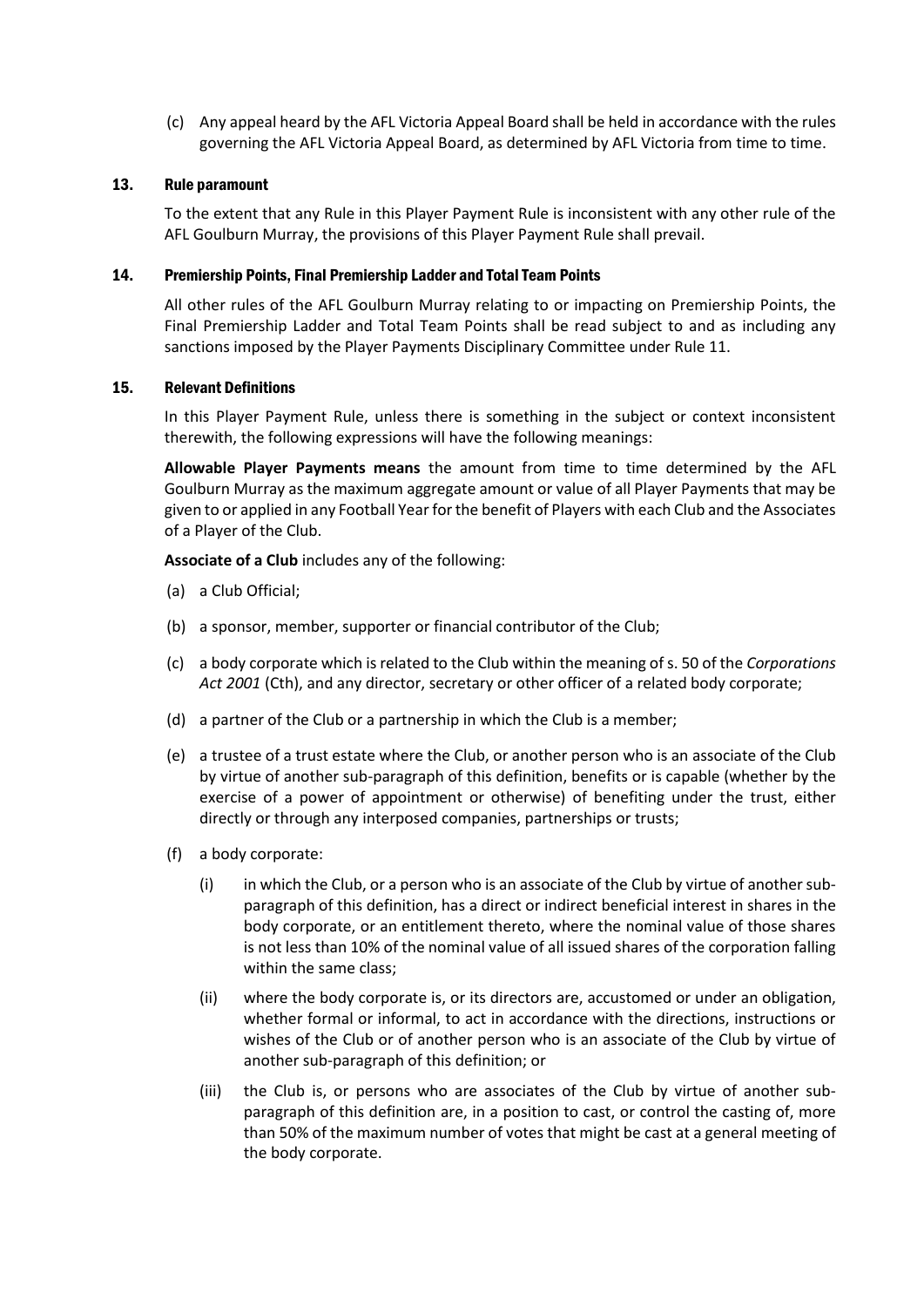

(g) any person who is or was acting, or who proposes to act, on behalf of or in concert with the Club.

**Associate of a Player** includes any of the following:

- (a) any relative of the Player;
- (b) the spouse or partner (legal or defacto) of the Player or any of his or her relatives;
- (c) a body corporate where:
	- (i) the Player or a person referred to in sub-paragraph (a) or (b) has, or two or more such persons together have, a direct or indirect beneficial interest in shares in the body corporate, or an entitlement thereto, where the nominal value of those shares is not less than 10% of the nominal value of all issued shares of the corporation falling within the same class;
	- (ii) the body corporate is, or the directors are, accustomed or under an obligation, whether formal or informal, to act in accordance with the directions, instructions or wishes of the Player, or of another person or body corporate who or which is an associate of the Player by virtue of another sub-paragraph of this definition; or
	- (iii) the Player is, or a person or persons who are associates of the Player by virtue of another sub-paragraph of this definition is or are, in a position to cast or control the casting of, more than 50% of the maximum number of votes that might be cast at a general meeting of the body corporate;
- (d) a body corporate which is related to a corporation referred to in sub-paragraph (c) above within the meaning of s. 50 of the *Corporations Act 2001* (Cth);
- (e) a director, secretary, or officer of a corporation referred to in sub-paragraph (c) or (d) above;
- (f) a partner of the Player of any partnership which the Player or any person referred to in subparagraphs (a), (b), (c) or (d) above is a member;
- (g) a trustee of a trust estate where the Player, or another person who is an associate of the Player by virtue of another sub-paragraph of this definition, benefits or is capable (whether by the exercise of a power of appointment or otherwise) of benefiting under the trust, either directly or through any interposed companies, partnerships or trusts;
- (h) any person who is or was acting, or who proposes to act, on behalf of or in concert with the Player.

**Club** means a football club which participates in a Football League.

**Club Officer** means an 'officer' (as defined in the *Corporations Act 2001* (Cth)) of a Club and without limitation shall include the president, chairman, vice president, vice chairman, general manager, chief executive, football manager, coach, assistant coach, specialist coach, any director or committee member of the Club and any servant or agent who makes or participates in the making of decisions that affect the whole, or a substantial part, of the business of the Club.

#### **Club Official** means:

(a) any Club Officer, employee (excluding Players), servant or agent of a Club; or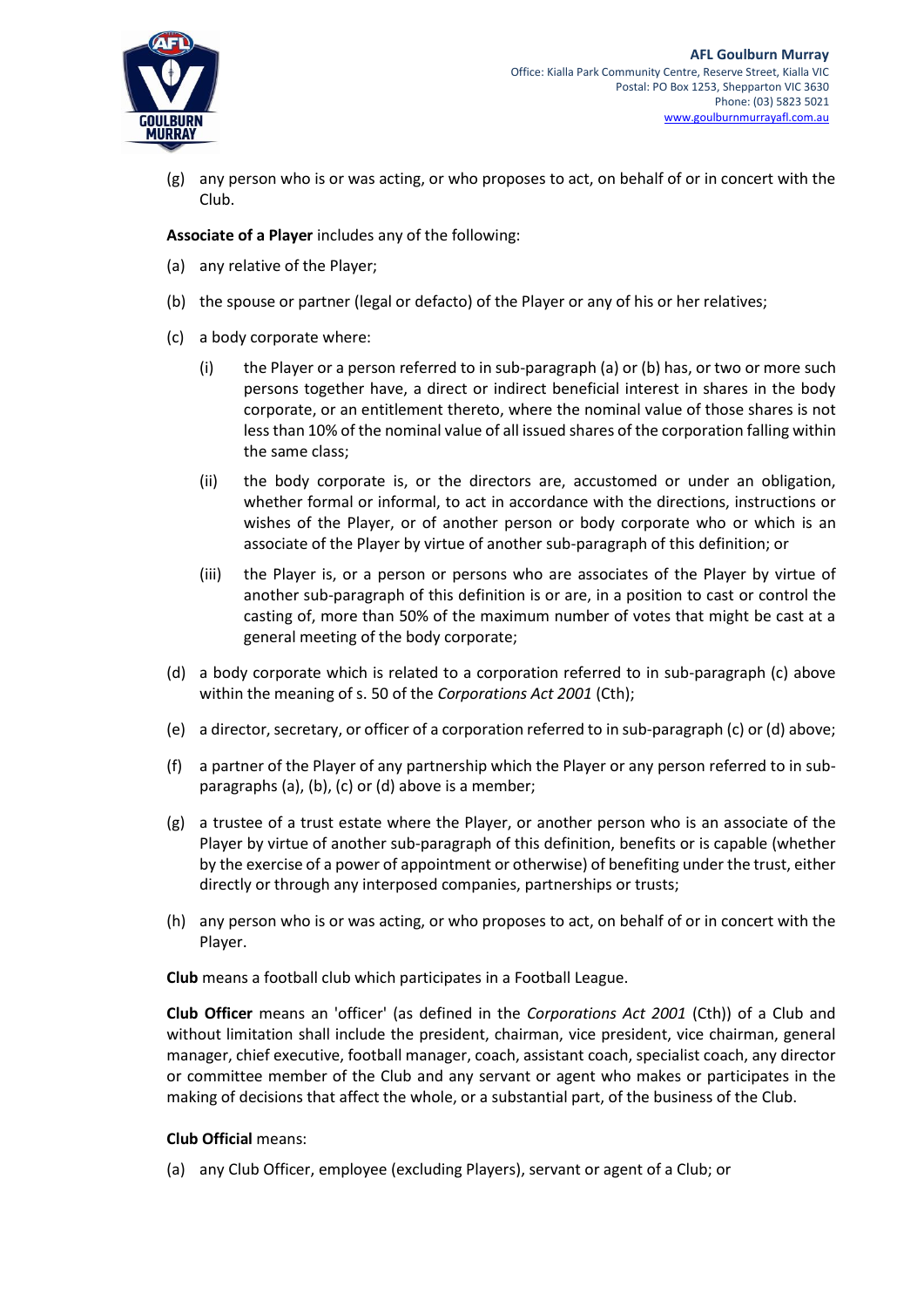- (b) any other person, whether volunteer or paid, who is engaged by a Club or engaged by a contractor or sub-contractor of a Club:
	- (i) to work with, treat, advise or assist a Player or the football operations of a Club; or
	- (ii) to at any time undertake official duties for the Club in connection with the playing of a Match.

**conduct in breach of the Allowable Player Payments provisions** means conduct which has the purpose or has or is likely to have the effect of contravening, circumventing or evading the operation of the Allowable Player Payments provisions in these Rules and, without limiting the foregoing, includes:

- (a) conduct in contravention of this Player Payment Rule;
- (b) entering into, making or being a party to any agreement, arrangement, understanding, promise or undertaking, whether express or implied and whether or not enforceable or intended to be enforceable, or entering into or carrying out any scheme, plan, proposal, action, course of action or course of conduct which has the purpose or which would have or would be likely to have the effect of:
	- (i) contravening, circumventing or evading the operation of the Allowable Player Payments provisions in these Rules; or
	- (ii) offering or paying to a Player or an Associate of a Player benefits in cash or kind which would result or would be likely to result in the Allowable Player Payments limit of a Club being exceeded.

**Final Premiership Ladder** means the ranking of Clubs in a Football League as determined by the AFL Goulburn Murray at the conclusion of the final series of Matches for a Football Year taking into account any sanctions imposed under this Player Payment Rule.

**Football League** means an Australian Football league or competition controlled by the AFL Goulburn Murray.

**Football Year** means the twelve month period commencing on 1 November in one year and concluding on 31 October in the next year.

**Individual Player Payments Threshold** means the amount from time to time determined by the AFL Goulburn Murray (which may be expressed as an amount per Match) as the maximum amount or value of Player Payments that may be given to or applied in any Football Year for the benefit of a Player with each Club and the Associates of a Player of the Club before the Club is required to lodge a Player Contract in respect of the Player.

**Integrity Officer** means any person from time to time appointed by the AFL Goulburn Murray to that position. A reference to the Integrity Officer in these Rules shall include a reference to any person or persons appointed by the Integrity Officer to act on their behalf.

**Legal Practitioner** means a person duly qualified to be admitted or who has previously been admitted to practice as a barrister and/or solicitor in the State of Victoria.

**Match** means any football Match played between or directly or indirectly involving any Club including without limitation any practice Match, trial Match, representative Match or exhibition Match.

**Person** includes a Club, Player, Club Official, servant or agent of a Club, trainer, runner, medical officer, employee, independent contractor or volunteer of a Club.